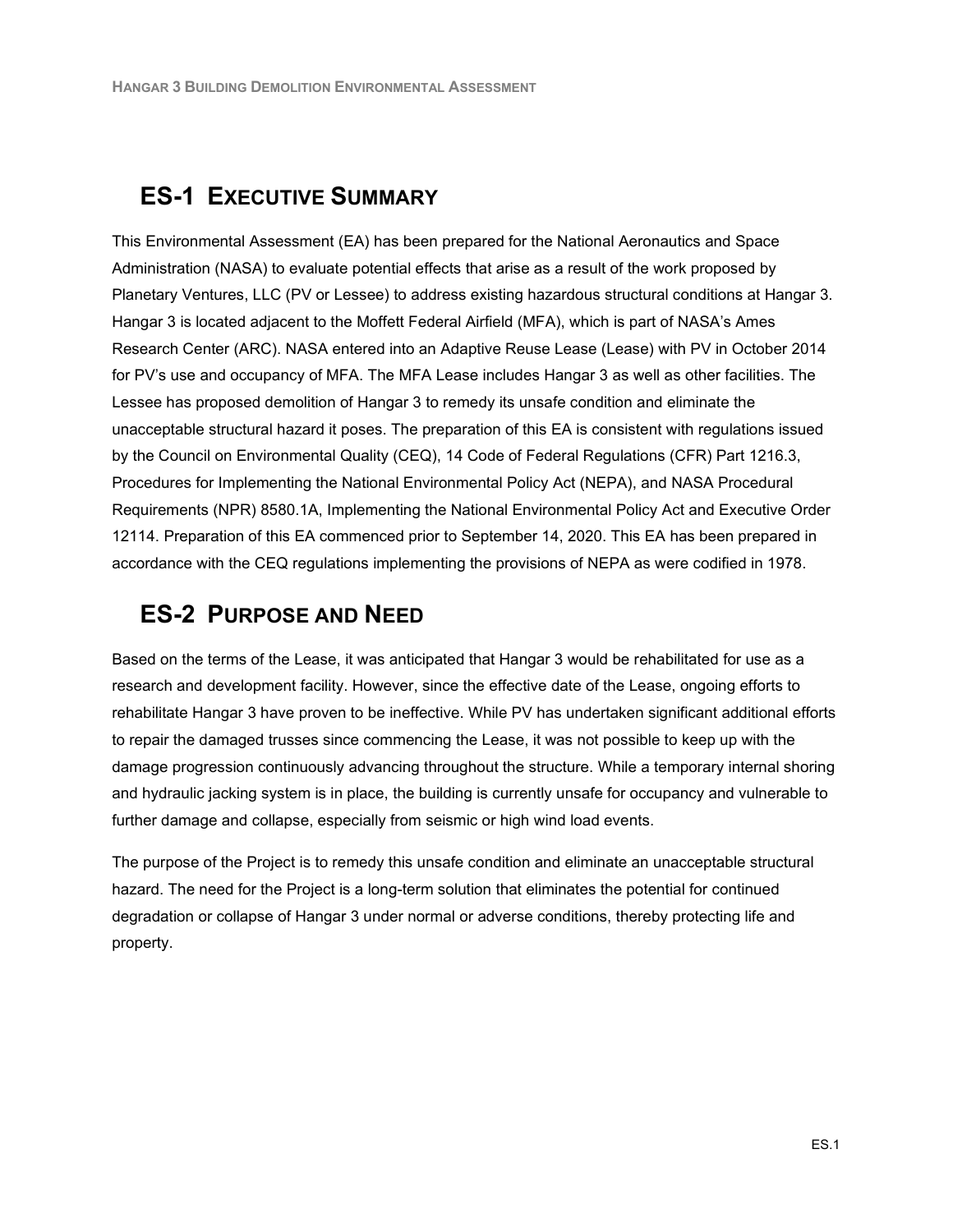### **ES-3 ALTERNATIVES CONSIDERED**

#### **ES-3.1.1. ALTERNATIVES ANALYZED**

#### **Proposed Action - Building Demolition**

This alternative, previously referred to as Structural Hazard Remediation in the supporting studies found in the appendices, would involve the demolition of Hangar 3 and would also include removal and management of contaminated materials, equipment, and environmental media. This would remove an unsafe condition and eliminate an unacceptable structural hazard in a timely manner that would eliminate the potential for continued degradation or collapse of Hangar 3 under normal or adverse conditions, thereby protecting life and property. The Proposed Action would occur in three phases, with predemolition activities (Phase 1) lasting approximately 80 to 90 working days and demolition (Phase 2) lasting approximately 125 working days. Waste disposal and recycling (Phase 3) would occur concurrently with Phase 1 and Phase 2. The total duration for all phases would take approximately nine months. In Phase 1, a pre-demolition survey would be conducted to characterize non-hazardous and hazardous wastes in accordance with the framework established by applicable federal, state, and local regulations. Phase 2 activities would include removal of all above ground components, and no work would occur below the slab. A 6-foot-high temporary fence would be installed around the demolition area to control entry to the work area, and all of the work would be conducted within the fenced area. All demolition materials would either be tethered and mechanically lowered to the ground or mechanically cut and dropped to the floor. If materials are dropped to the floor, considerations would be made including limiting fall distances and considering the weight of the material being dropped to minimize impacts to the slab. Waste disposal and recycling would occur in Phase 1 with *in situ* characterization prior to demolition to assist in efforts to segregate non-hazardous from hazardous wastes or from incompatible wastes during demolition. In Phase 2, materials would be characterized after demolition but before being loaded onto trucks or trailers for transport to an approved offsite construction waste facility. Upon completion of the Proposed Action, all above ground Hangar 3 components would be removed and only the concrete slab would remain, consistent with pre-Project conditions. No land use is planned for the site after demolition.

#### **No Action Alternative**

Under the No Action Alternative, Hangar 3 would remain unoccupied, and maintenance of the temporary internal shoring and hydraulic jacking system would continue. Under this alternative, no further attempts to complete structural upgrades of Hangar 3 would be undertaken. Although PV has removed all items stored in the structure due to safety concerns, some ongoing maintenance of the extensive internal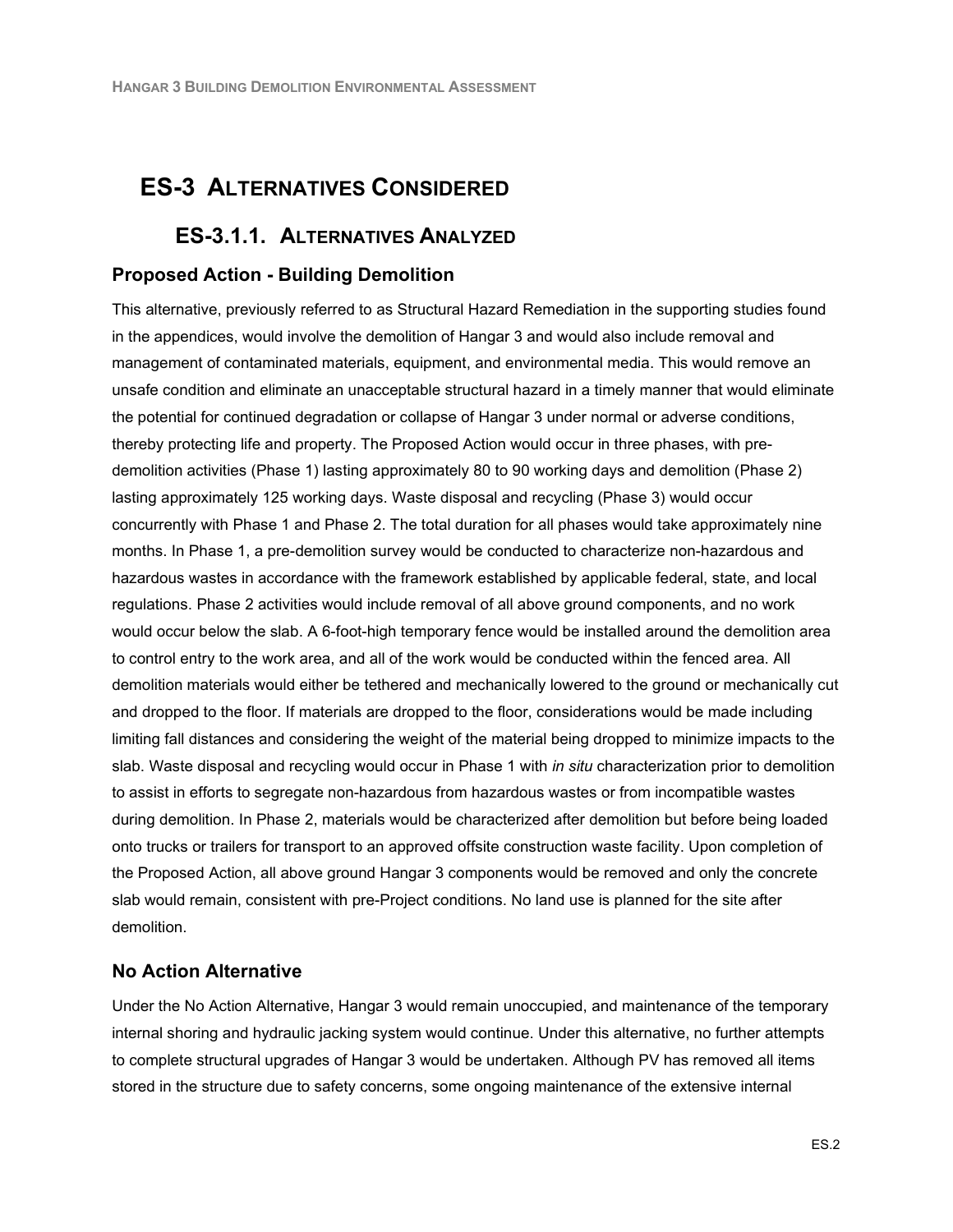shoring and hydraulic jacking system for the structure would be required under this alternative. Under this alternative, the structure could sustain further damage and there would be potential for collapse of portions of the hangar from an earthquake or high wind loading, which could result in a partial or full collapse of Hangar 3. Such a collapse would pose a life-safety risk to nearby personnel and damage to nearby property from flying debris.

#### **ES-3.1.2. ALTERNATIVES CONSIDERED BUT ELIMINATED FROM FURTHER STUDY**

#### **Reconstruction of Hangar 3**

The possibility of fully stabilizing and rehabilitating Hangar 3 was considered. However, full rehabilitation that does not require destruction of the essential components that make Hangar 3 a valuable historic structure would not be possible since it is not feasible to replace damaged components in sequence. In order to bring the structure into prevailing seismic code regulations for safety, Hangar 3 would effectively have to be deconstructed and then reconstructed into an entirely new structure using new materials. In addition, the cost for reconstruction of the hangar would be more than 50 times higher than the Proposed Action. For these reasons, this alternative was dismissed from further study.

#### **Partial Preservation of Hangar 3**

A partial preservation of Hangar 3 was considered that would have removed the safety hazard associated with the main hangar structure while restabilizing and preserving independent features of the structure. This alternative is referred to as Alternative 2 – Partial Preservation in the supporting studies found in the appendices. Under this alternative, the two sets of concrete towers and box beam structures (at the northern and southern ends) would be retained, and the entire main hangar structure would be demolished. Appendix A, KPFF Memos, provides memorandums that address the feasibility of retaining portions of Hangar 3. Under this alternative, both sets of hangar doors, machinery, and existing tracks would be removed with the demolition of the main hangar structure. Demolition activities related to this alternative would include the three phases discussed in the Proposed Action. This alternative would also include an additional Phase 4 for activities required for abatement and stabilization of the remaining Hangar 3 elements. These activities would include: 1) box beam rehabilitation, shoring, and strengthening; 2) concrete door tower rehabilitation and strengthening; and 3) foundation strengthening. The total duration for all phases would take approximately 21 months.

The costs associated with the partial preservation of Hangar 3 was determined to be considerably higher than the Proposed Action. This alternative would also effectively reduce Hangar 3 to two smaller structures, which would relate in form to each other, but would, as a result, contrast with the overall visual character of Hangar 2. Therefore, this alternative was dismissed from further study.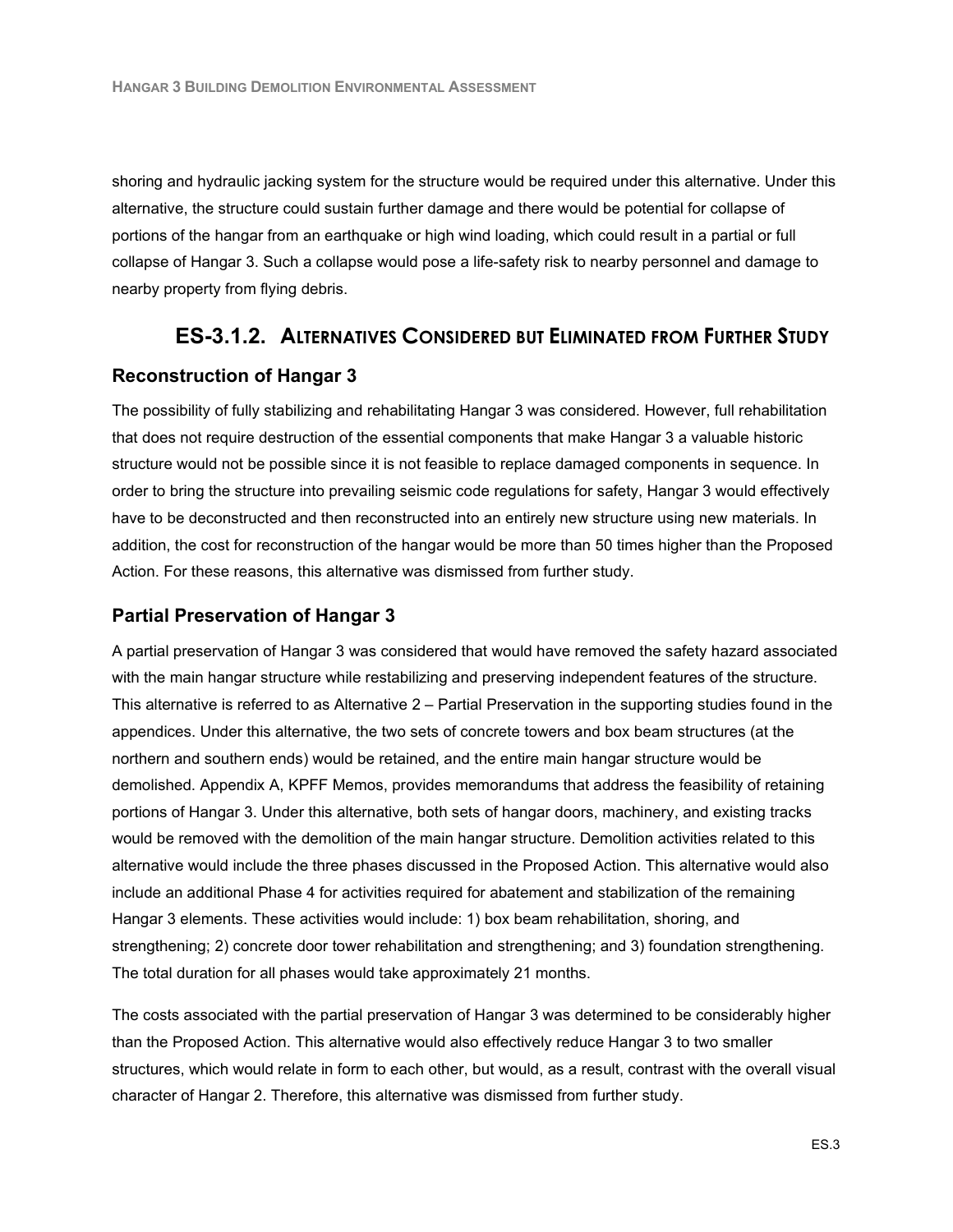# **ES-4 SUMMARY OF POTENTIAL EFFECTS**

This EA considered the following ten resource areas to provide a context for understanding the potential environmental effects of the Proposed Action and alternatives: air quality; biological resources; cultural resources; greenhouse gases and climate change; hazards, safety, and waste management; noise and vibration; transportation and circulation; utilities; visual resources; and water resources.

The environmental consequences associated with the Proposed Action and No Action Alternative were analyzed. Table ES-1 presents a summary of the resources considered and the potential impacts on those resources.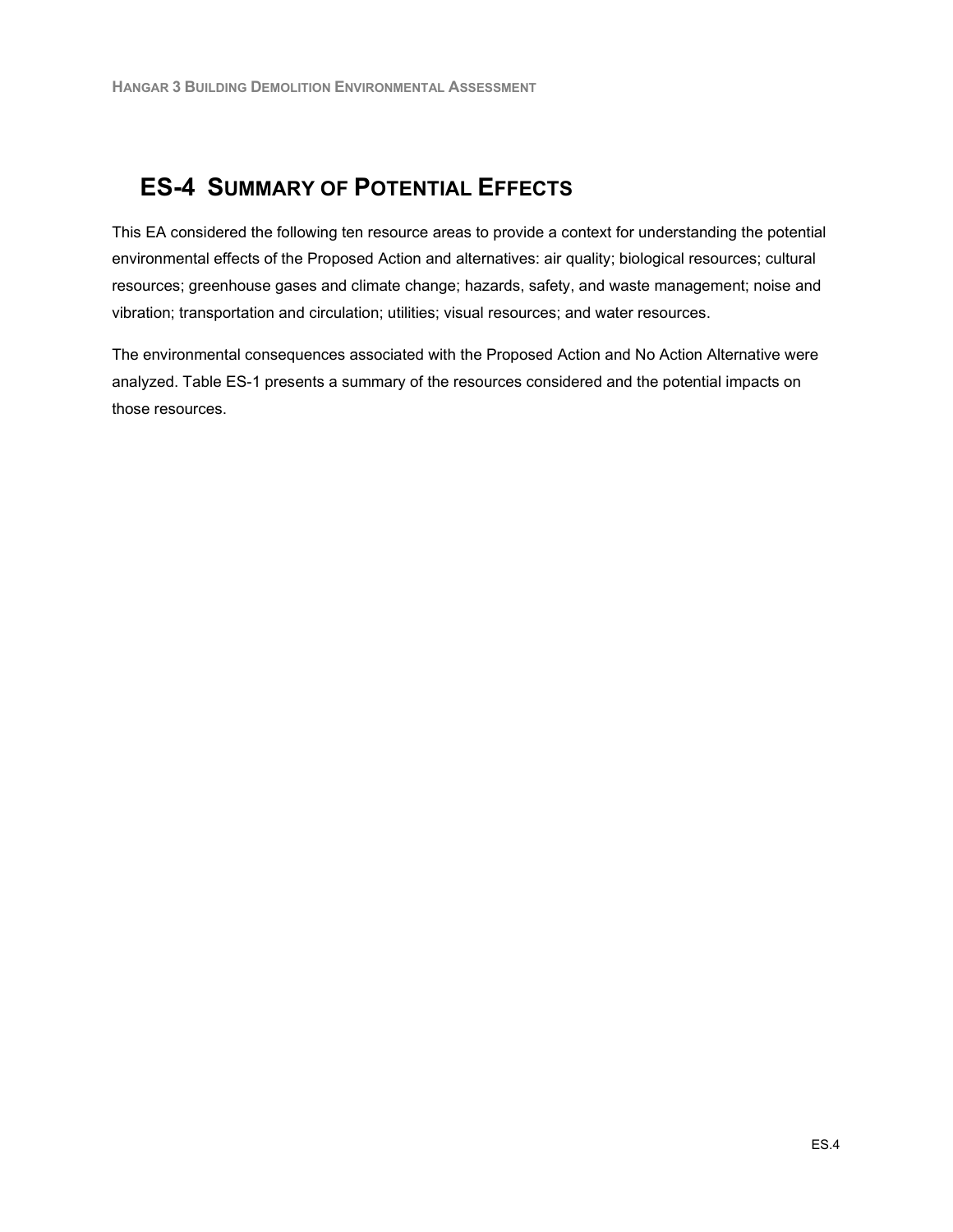| <b>Resource Area</b>        | <b>Potential Impacts from the Proposed Action</b>                                                                                                                                                                                                                                                                                                                                                                                                                                                                                                                                                                                                                                                                                                                                                                                                                                                                                       | <b>Potential Impacts from the No Action</b><br><b>Alternative</b>                                                                                                                                                                                                                                                                                                                                                                                                                                                                                                                                                                                                                                                                                                                                   |
|-----------------------------|-----------------------------------------------------------------------------------------------------------------------------------------------------------------------------------------------------------------------------------------------------------------------------------------------------------------------------------------------------------------------------------------------------------------------------------------------------------------------------------------------------------------------------------------------------------------------------------------------------------------------------------------------------------------------------------------------------------------------------------------------------------------------------------------------------------------------------------------------------------------------------------------------------------------------------------------|-----------------------------------------------------------------------------------------------------------------------------------------------------------------------------------------------------------------------------------------------------------------------------------------------------------------------------------------------------------------------------------------------------------------------------------------------------------------------------------------------------------------------------------------------------------------------------------------------------------------------------------------------------------------------------------------------------------------------------------------------------------------------------------------------------|
| <b>Air Quality</b>          | Construction exhaust emissions would be generated<br>from construction equipment, demolition activities, on-<br>site workers' commutes and hauling of demolition<br>material. Emissions would be below the Federal de<br>minimis and Bay Area Air Quality Management District<br>(BAAQMD) thresholds for all criteria pollutants and<br>would be therefore less than significant.<br>Fugitive dust would be generated from demolition<br>activities. A water truck would apply water to exposed<br>areas or those that could generate dust during<br>demolition activities. The Proposed Action would wet<br>any asbestos containing material (ACM) prior to<br>demolition. As a result, these effects would be less than<br>significant.<br>Construction of the Proposed Action would not result in<br>a health risk from exposure to diesel particulate matter<br>$(DPM)$ .<br>Impacts to air quality would be less than significant. | Under the No Action Alternative, there would be<br>no disturbance to the existing environment<br>associated with pre-demolition, demolition, and<br>waste removal and recycling. The condition of<br>Hangar 3 would continue to deteriorate.<br>In the event of a structural failure, air quality<br>impacts would be temporary but would be<br>uncontrolled compared to the Proposed Action.<br>Subsequent clean-up would require haul trucks,<br>and construction equipment, similar to those<br>needed for the Proposed Action, which would<br>emit criteria air pollutants and DPM.<br>Quantification of the emissions is not possible<br>because it is speculative to determine the extent<br>of an unplanned collapse.<br>Clean-up would not result in a health risk from<br>exposure to DPM. |
| <b>Biological Resources</b> | The Proposed Action could result in potential impacts to<br>nesting/overwintering burrowing owls, nesting and<br>roosting common (i.e., non-special-status) species of<br>birds, and roosting common species of bats. The<br>Proposed Action would not result in impacts to wetlands,<br>aquatic habitats, riparian habitats, or other sensitive<br>habitats; threatened or endangered species or their<br>habitats; special-status plants; trees; or wildlife<br>movement corridors.<br>The Proposed Action would implement Mitigation<br>Measures BIO-1A through BIO-3D (14 measures) to                                                                                                                                                                                                                                                                                                                                              | Under the No Action Alternative, there would be<br>no disturbance to the existing environment<br>associated with pre-demolition, demolition, and<br>waste removal and recycling. In the event of a<br>structural failure, potential impacts would be<br>uncontrolled and would result in greater direct<br>and immediate impacts to wildlife in the vicinity<br>of the Project site as mitigation measures<br>identified for the Proposed Action would not be<br>implemented. Therefore, wildlife impacts could<br>be significant as the No Action Alternative could<br>result in the loss of bird eggs or nestlings, the                                                                                                                                                                           |

| Table ES- 1 | <b>Summary of Environmental Impacts</b> |
|-------------|-----------------------------------------|
|-------------|-----------------------------------------|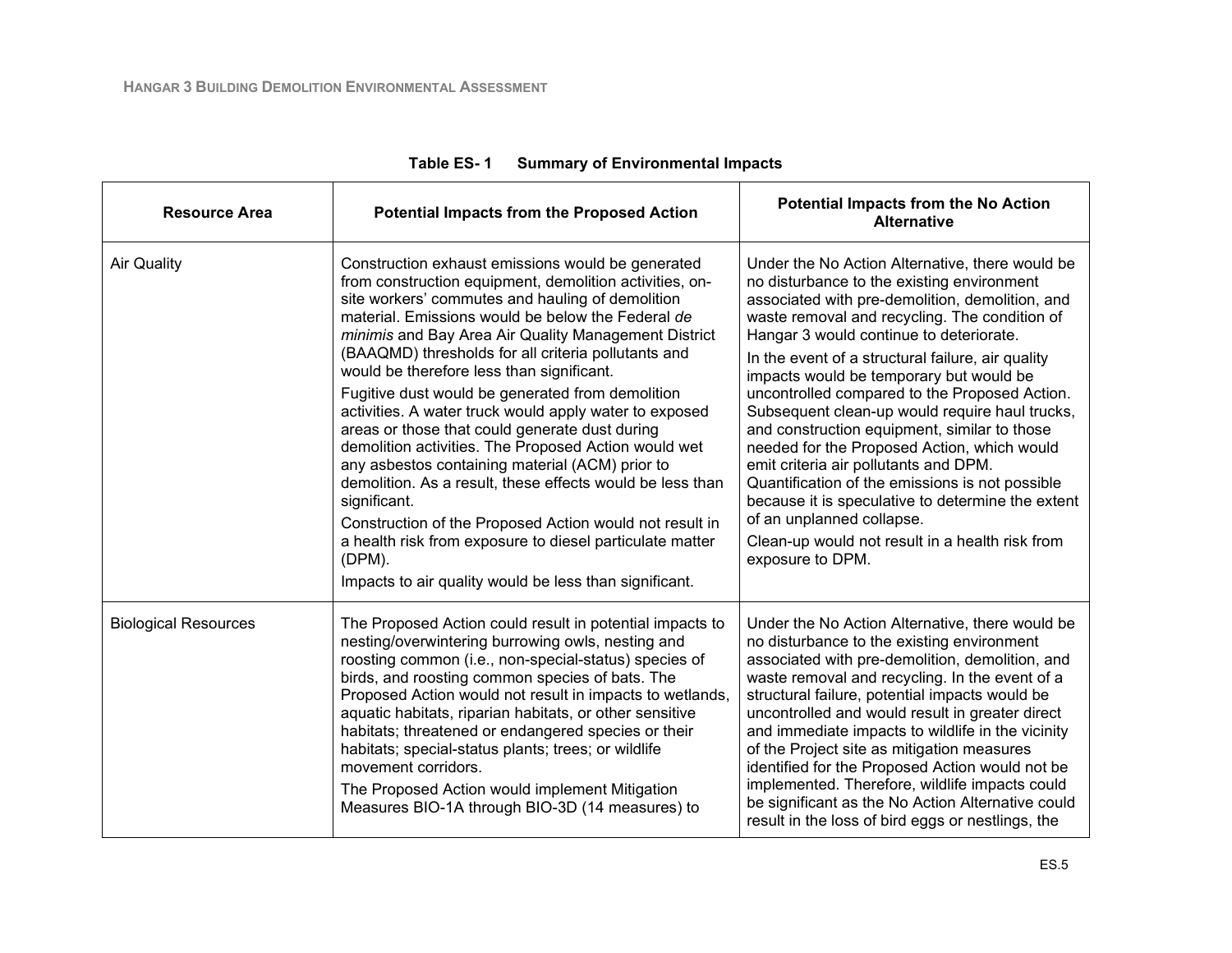| <b>Resource Area</b> | <b>Potential Impacts from the Proposed Action</b>                                                                                                                                                                                                                                                                                                                                                                          | <b>Potential Impacts from the No Action</b><br><b>Alternative</b>                                                                                                                                                                                                                                  |
|----------------------|----------------------------------------------------------------------------------------------------------------------------------------------------------------------------------------------------------------------------------------------------------------------------------------------------------------------------------------------------------------------------------------------------------------------------|----------------------------------------------------------------------------------------------------------------------------------------------------------------------------------------------------------------------------------------------------------------------------------------------------|
|                      | minimize potential impacts to burrowing owls, nesting<br>and roosting birds, and roosting bats. Because the<br>Proposed Action would not result in effects that are<br>substantial (i.e., resulting in a measurable decline in<br>regional populations) or that could be permanent in their<br>effect on population or subpopulation survival without<br>active management, the impacts would be less than<br>significant. | death or injury of a roosting burrowing owl (if<br>present in debris or materials near the hangar),<br>and the injury or mortality of bats within a roost<br>site in Hangar 3, therefore, violating the MBTA<br>and/or CFGC or potentially affecting the regional<br>population of burrowing owls. |
|                      | <b>Mitigation Measures:</b>                                                                                                                                                                                                                                                                                                                                                                                                |                                                                                                                                                                                                                                                                                                    |
|                      | • BIO-1A. Burrowing Owl Pre-activity Survey of Project<br><b>Access Route</b>                                                                                                                                                                                                                                                                                                                                              |                                                                                                                                                                                                                                                                                                    |
|                      | • BIO-1B. Burrowing Owl Pre-activity Survey of Project<br>Site                                                                                                                                                                                                                                                                                                                                                             |                                                                                                                                                                                                                                                                                                    |
|                      | BIO-1C. Materials Monitoring and Relocation                                                                                                                                                                                                                                                                                                                                                                                |                                                                                                                                                                                                                                                                                                    |
|                      | <b>BIO-1D. Materials Storage</b>                                                                                                                                                                                                                                                                                                                                                                                           |                                                                                                                                                                                                                                                                                                    |
|                      | BIO-2A. Avoidance of Bird Nesting Season                                                                                                                                                                                                                                                                                                                                                                                   |                                                                                                                                                                                                                                                                                                    |
|                      | BIO-2B. Pre-Activity Surveys for Nesting Birds                                                                                                                                                                                                                                                                                                                                                                             |                                                                                                                                                                                                                                                                                                    |
|                      | BIO-2C. Non-Disturbance Buffers around Active Bird<br><b>Nests</b>                                                                                                                                                                                                                                                                                                                                                         |                                                                                                                                                                                                                                                                                                    |
|                      | <b>BIO-2D. Nesting Bird Deterrence</b>                                                                                                                                                                                                                                                                                                                                                                                     |                                                                                                                                                                                                                                                                                                    |
|                      | BIO-2E. Pre-Activity Surveys for Roosting Birds                                                                                                                                                                                                                                                                                                                                                                            |                                                                                                                                                                                                                                                                                                    |
|                      | BIO-2F. Passive Relocation of Roosting Birds                                                                                                                                                                                                                                                                                                                                                                               |                                                                                                                                                                                                                                                                                                    |
|                      | BIO-3A. Exclude Bats Prior to Disturbance                                                                                                                                                                                                                                                                                                                                                                                  |                                                                                                                                                                                                                                                                                                    |
|                      | BIO-3B: Conduct Pre-Activity Surveys for Roosting<br><b>Bats</b>                                                                                                                                                                                                                                                                                                                                                           |                                                                                                                                                                                                                                                                                                    |
|                      | BIO-3C. Avoid Disturbance of Maternity Roosts                                                                                                                                                                                                                                                                                                                                                                              |                                                                                                                                                                                                                                                                                                    |
|                      | • BIO-3D. Eviction of Roosting Bats                                                                                                                                                                                                                                                                                                                                                                                        |                                                                                                                                                                                                                                                                                                    |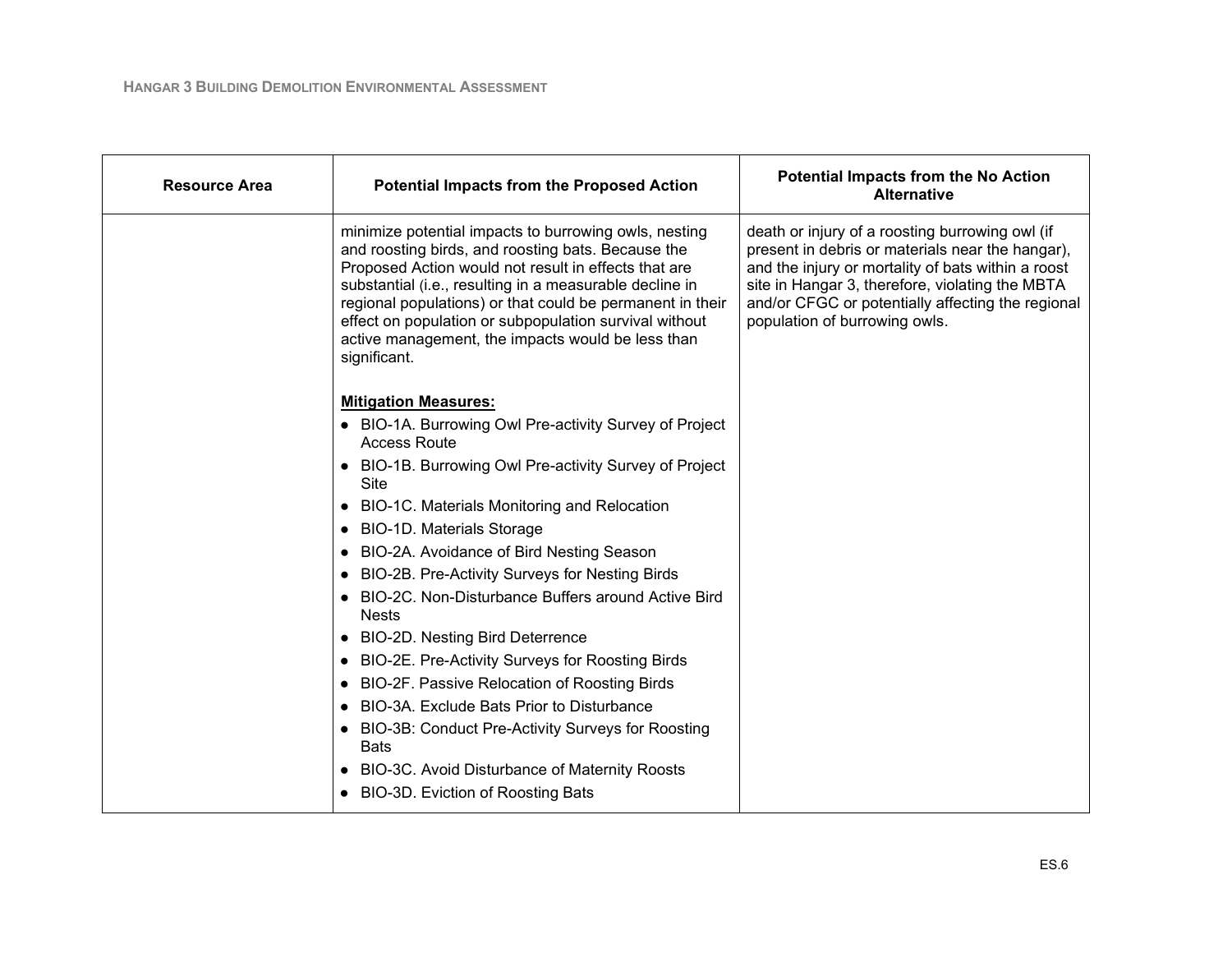| <b>Resource Area</b>      | <b>Potential Impacts from the Proposed Action</b>                                                                                                                                                                                                                                                                                                                                                                                                                                                                                                                                                                                                                                                                                                                                                                                                                                                                                                                                     | <b>Potential Impacts from the No Action</b><br><b>Alternative</b>                                                                                                                                                                                                                                                                                                                                                                                                                                                                                                                                                                                                                                                          |
|---------------------------|---------------------------------------------------------------------------------------------------------------------------------------------------------------------------------------------------------------------------------------------------------------------------------------------------------------------------------------------------------------------------------------------------------------------------------------------------------------------------------------------------------------------------------------------------------------------------------------------------------------------------------------------------------------------------------------------------------------------------------------------------------------------------------------------------------------------------------------------------------------------------------------------------------------------------------------------------------------------------------------|----------------------------------------------------------------------------------------------------------------------------------------------------------------------------------------------------------------------------------------------------------------------------------------------------------------------------------------------------------------------------------------------------------------------------------------------------------------------------------------------------------------------------------------------------------------------------------------------------------------------------------------------------------------------------------------------------------------------------|
| <b>Cultural Resources</b> | The Proposed Action would result in the demolition of<br>Hangar 3, which is both individually listed as a historic<br>structure in the National Register of Historic Places<br>(NRHP) and as a contributor to the NRHP-listed Naval<br>Air Station (NAS) Sunnyvale Historic District. The<br>demolition of Hangar 3 would also disrupt the visual<br>qualities and historic character within the District as a<br>whole. This would impact the historic setting of the<br>District and the individual contributors, particularly on the<br>eastside of the airfield, which includes Hangar 2,<br>Building 055, the East Aircraft Parking Apron, other<br>contributing airfield infrastructure (runways and<br>taxiways), operations and support buildings, and the<br>munitions magazines and historic handling facilities.<br>Thus, the Proposed Action would have an adverse effect<br>on historic resources, as defined by 36 CFR 800(a)(1),<br>Protection of Historic Properties. | Under the No Action Alternative, there would be<br>no disturbance to the existing environment<br>associated with pre-demolition, demolition, and<br>waste removal and recycling. In the event of a<br>structural failure, direct and indirect impacts to<br>Hangar 3, the NAS Sunnyvale Historic District,<br>and the other contributors to the NAS Sunnyvale<br>Historic District in the vicinity could occur from<br>the collapse of Hangar 3. Under the No Action<br>Alternative, there would not be a Section 106<br>process or resulting MOA to address and<br>resolve adverse effects to historic properties.<br>Therefore, the No Action Alternative could result<br>in a significant impact to cultural resources. |
|                           | However, the NAS Sunnyvale Historic District and its<br>remaining various contributors would retain sufficient,<br>albeit diminished, historic integrity following the<br>completion of the Proposed Action and would continue<br>to qualify for listing on the NRHP. Additionally, the<br>adverse effects resulting from the Proposed Action<br>would be addressed and resolved through the execution<br>and implementation of a Memorandum of Agreement<br>(MOA) with the State Historic Preservation Officer<br>(SHPO) and other parties.<br>There are no ground disturbing activities located within<br>the identified area of heightened prehistoric-era or<br>historic-era archaeological sensitivity or areas with                                                                                                                                                                                                                                                             |                                                                                                                                                                                                                                                                                                                                                                                                                                                                                                                                                                                                                                                                                                                            |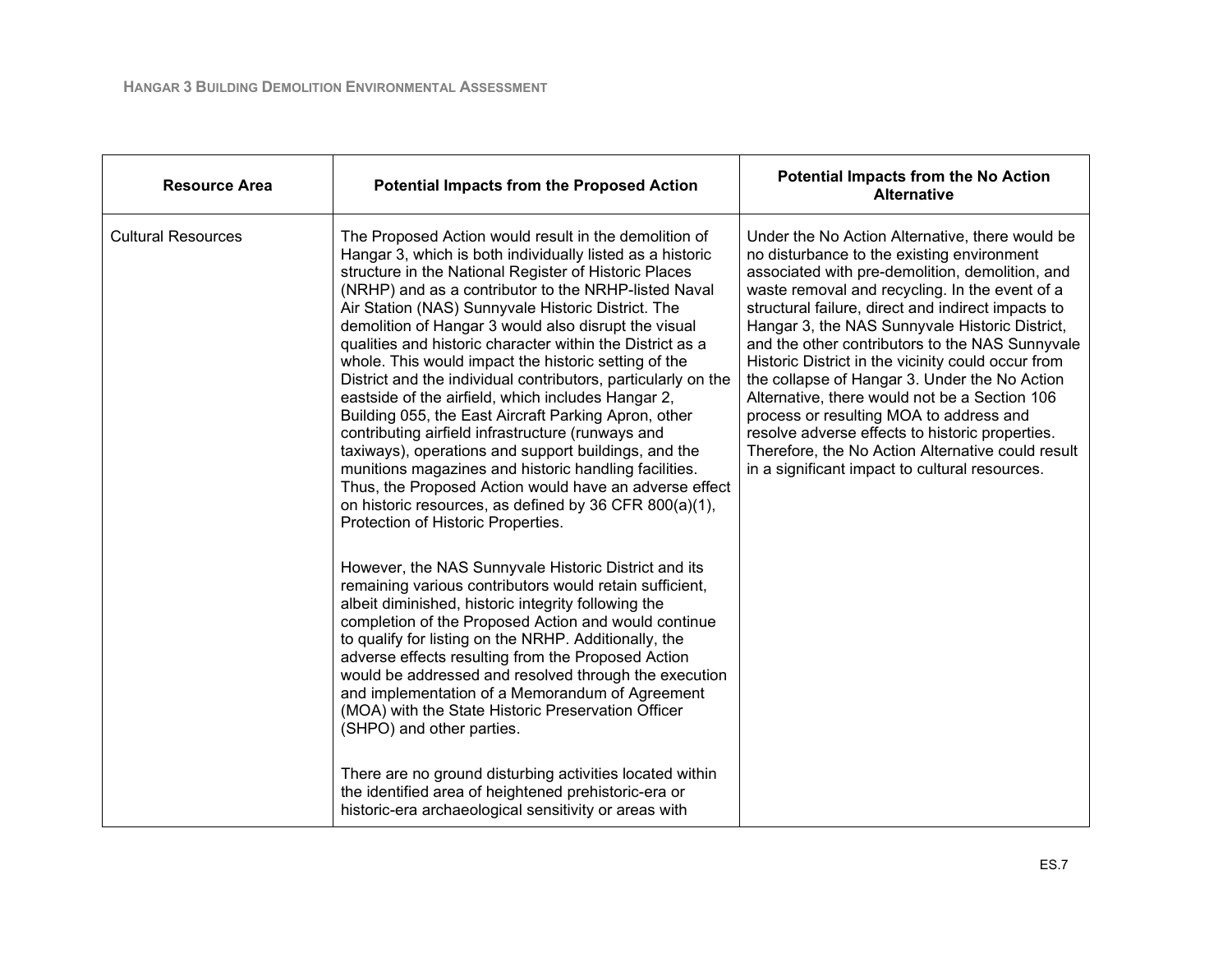| <b>Resource Area</b>                     | <b>Potential Impacts from the Proposed Action</b>                                                                                                                                                                                                                                                                                                                                                                                                                                                                                                                                            | <b>Potential Impacts from the No Action</b><br><b>Alternative</b>                                                                                                                                                                                                                                                                                                                                                                                                                                                                                                                                                  |
|------------------------------------------|----------------------------------------------------------------------------------------------------------------------------------------------------------------------------------------------------------------------------------------------------------------------------------------------------------------------------------------------------------------------------------------------------------------------------------------------------------------------------------------------------------------------------------------------------------------------------------------------|--------------------------------------------------------------------------------------------------------------------------------------------------------------------------------------------------------------------------------------------------------------------------------------------------------------------------------------------------------------------------------------------------------------------------------------------------------------------------------------------------------------------------------------------------------------------------------------------------------------------|
|                                          | known sites. In the event that ground disturbing activities<br>were required and archaeological materials were<br>discovered, all work would be halted, the NASA Cultural<br>Resources Manager would be notified, and the<br>appropriate steps outlined in the Integrated Cultural<br>Resources Management Plan Standard Operating<br>Procedure 8: Inadvertent Discovery would be<br>implemented.<br>As a result, impacts on cultural resources under NEPA<br>would be less than significant.                                                                                                |                                                                                                                                                                                                                                                                                                                                                                                                                                                                                                                                                                                                                    |
| Greenhouse Gases and<br>Climate Change   | Demolition of Hangar 3 would result in the emissions of<br>greenhouse gases (GHG) generated from construction<br>equipment, demolition activities, and on-site workers'<br>commutes. The accumulation of GHGs within the<br>atmosphere leads to global climate change.<br>The GHG emissions generated by the Proposed Action<br>would occur over a short-duration of time and would not<br>exceed the Federal Mandatory Reporting Threshold.<br>Therefore, impacts would result in a less than significant<br>contribution to the significant cumulative impact to global<br>climate change. | Under the No Action Alternative there would be<br>no disturbance to the existing environment<br>associated with pre-demolition, demolition, and<br>waste removal and recycling. In the event of a<br>structural failure, demolition, waste removal, and<br>recycling activities like the Proposed Action<br>would be required. GHG emissions would be<br>generated from construction activities and would<br>be comparable to the Proposed Action.<br>Therefore, the No Action Alternative would have<br>a less than significant contribution to the<br>significant cumulative impact to global climate<br>change. |
| Hazards, Safety, and Waste<br>Management | Demolition of Hangar 3 would result in potential<br>exposure of other MFA users to lead-based paint (LBP),<br>ACM, and polychlorinated biphenyls (PCB) in the vicinity<br>of the Project site. All construction activities would<br>comply with Avoidance and Minimization Measure<br>(AMM)-1: Environmental Issues Management Plan                                                                                                                                                                                                                                                          | Under the No Action Alternative, there would be<br>no disturbance to the existing environment<br>associated with pre-demolition, demolition, and<br>waste removal and recycling. In the event of a<br>structural failure, the No Action Alternative could<br>result in the uncontrolled release and exposure                                                                                                                                                                                                                                                                                                       |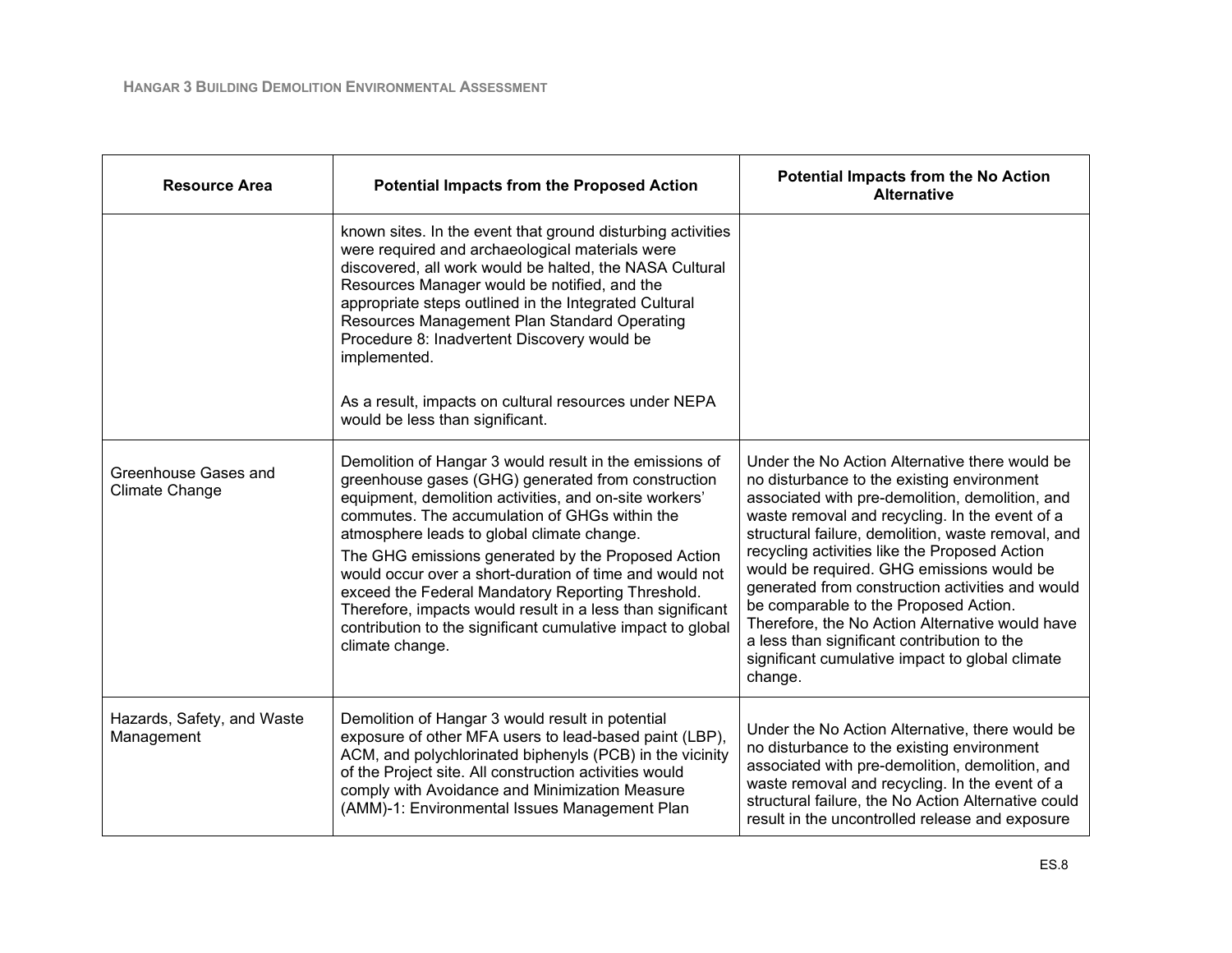| <b>Resource Area</b> | <b>Potential Impacts from the Proposed Action</b>                                                                                                                                                                                                                                                                                                                                                                                                                                                                                                                                                                                                                                                                                                                                                                                                                                                                                                                                                                              | <b>Potential Impacts from the No Action</b><br><b>Alternative</b>                                                                                                                                                                                                                                                                                                                                                                                                                                                                                                                                                                                                                                              |
|----------------------|--------------------------------------------------------------------------------------------------------------------------------------------------------------------------------------------------------------------------------------------------------------------------------------------------------------------------------------------------------------------------------------------------------------------------------------------------------------------------------------------------------------------------------------------------------------------------------------------------------------------------------------------------------------------------------------------------------------------------------------------------------------------------------------------------------------------------------------------------------------------------------------------------------------------------------------------------------------------------------------------------------------------------------|----------------------------------------------------------------------------------------------------------------------------------------------------------------------------------------------------------------------------------------------------------------------------------------------------------------------------------------------------------------------------------------------------------------------------------------------------------------------------------------------------------------------------------------------------------------------------------------------------------------------------------------------------------------------------------------------------------------|
|                      | (EIMP), to ensure demolition would not expose<br>personnel to site contaminants or release additional<br>contaminants into the environment.<br>To minimize hazards from falls, scaffolding would be<br>installed as per Occupational Safety and Health<br>Administration (OSHA) standards that include provisions<br>such as, but not limited to fall protection, guardrail<br>height, training, and inspection.<br>Implementation of the Proposed Action would create<br>short-term impacts with regard to hazardous wastes<br>during mobilization, demolition, and demobilization<br>activities. All activities would be in compliance with<br>applicable regulations, AMM-1: EIMP, and the site-<br>specific health and safety plan. Moreover, there is<br>adequate capacity at the landfills for any demolition<br>waste.<br>By implementing appropriate plans and complying with<br>applicable regulations, impacts related to worker safety<br>or the exposure to hazardous materials would be less<br>than significant. | of MFA users to hazardous materials, including<br>those containing asbestos, lead, or PCB. The<br>No Action Alternative would not include<br>hazardous material abatement activities<br>described under the Proposed Action. As such,<br>the No Action Alternative could potentially<br>release hazardous materials into the<br>environment causing greater risk to human<br>health and the environment compared to the<br>Proposed Action, resulting in a potentially<br>significant impact. Clean up following structural<br>collapse would be required to follow all<br>applicable federal, state, and local regulations<br>pertaining to the clean-up, abatement, and<br>transport of hazardous materials. |
| Noise and Vibration  | Two types of short-term noise impacts could occur<br>during demolition in the Proposed Action: traffic-related<br>noise from demolition crew, equipment, and materials;<br>and noise generated during demolition from building<br>removal. Noise modeling indicates that impacts of<br>demolition activity to sensitive receptors would be<br>negligible, and the Proposed Action would not result in<br>any operational noise as no use is proposed post-<br>demolition. Modeling also indicates that vibration<br>generated from demolition equipment would not be<br>expected to cause damage to existing nearby buildings.                                                                                                                                                                                                                                                                                                                                                                                                 | Under the No Action Alternative, there would be<br>no disturbance to the existing environment<br>associated with pre-demolition, demolition, and<br>waste removal and recycling. In an event of a<br>structural failure, there may be instantaneous<br>loud noise from the structural collapse that may<br>be higher than the acceptable noise levels<br>defined in the General Plans for the City of<br>Mountain View and the City of Sunnyvale. In<br>addition, depending on the level of emergency<br>response required, there could be nighttime and                                                                                                                                                       |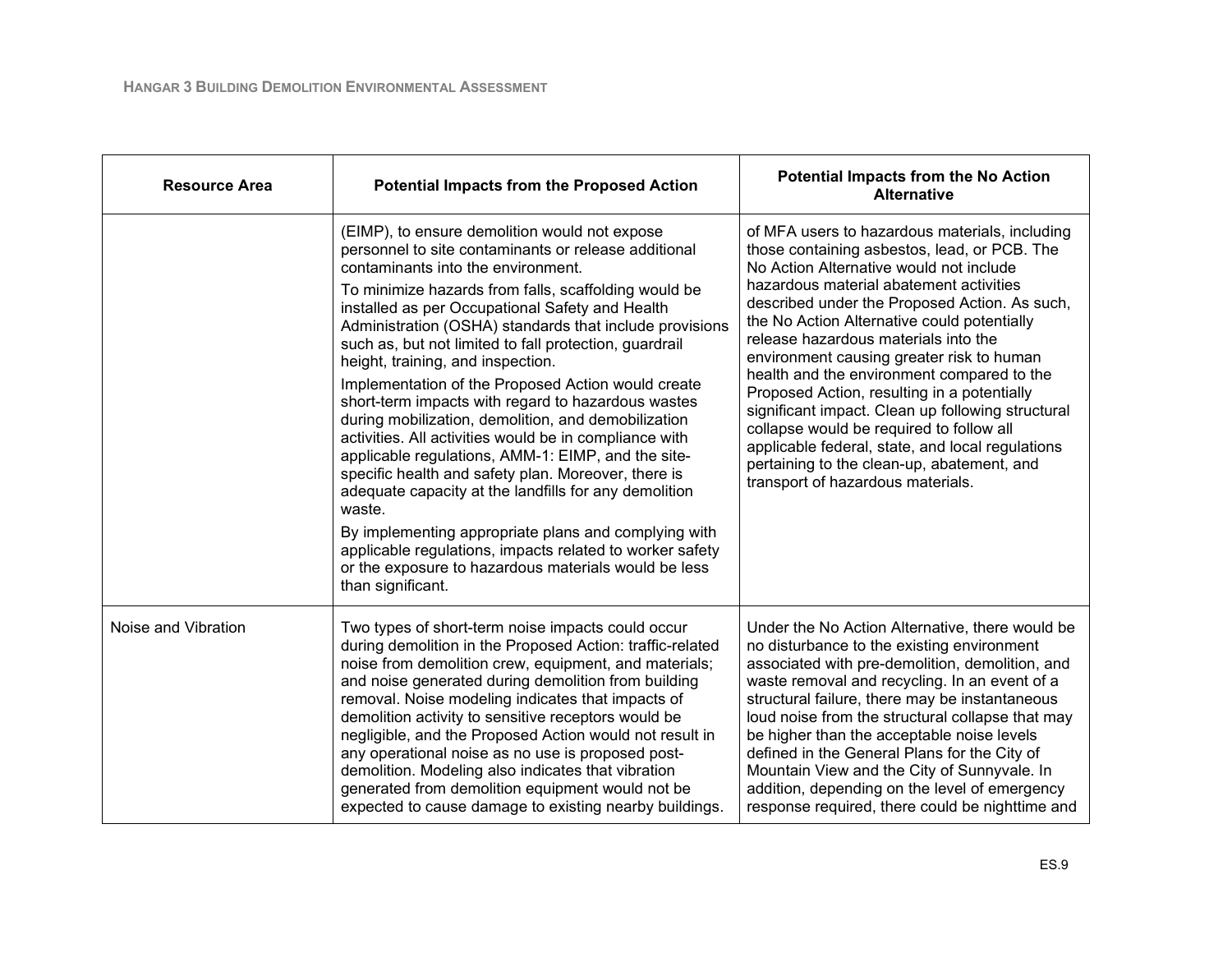| <b>Resource Area</b>                  | <b>Potential Impacts from the Proposed Action</b>                                                                                                                                                                                                                                                                                                                                                                                                                                                                                                                                                                                                                                                                                                                                                                                                                                                                                                                                                                                                                                                                              | <b>Potential Impacts from the No Action</b><br><b>Alternative</b>                                                                                                                                                                                                                                                                                                                                                                                                                                                                                  |
|---------------------------------------|--------------------------------------------------------------------------------------------------------------------------------------------------------------------------------------------------------------------------------------------------------------------------------------------------------------------------------------------------------------------------------------------------------------------------------------------------------------------------------------------------------------------------------------------------------------------------------------------------------------------------------------------------------------------------------------------------------------------------------------------------------------------------------------------------------------------------------------------------------------------------------------------------------------------------------------------------------------------------------------------------------------------------------------------------------------------------------------------------------------------------------|----------------------------------------------------------------------------------------------------------------------------------------------------------------------------------------------------------------------------------------------------------------------------------------------------------------------------------------------------------------------------------------------------------------------------------------------------------------------------------------------------------------------------------------------------|
|                                       | Demolition noise levels would be expected to be well<br>below impact thresholds. Additionally, the Proposed<br>Action would implement the protection measures noted<br>in AMM-2: Noise and Vibration, to further reduce<br>temporary construction noise and vibration impacts on<br>adjacent sensitive receptors. Therefore, noise and<br>vibration impacts on sensitive receptors would be less<br>than significant.                                                                                                                                                                                                                                                                                                                                                                                                                                                                                                                                                                                                                                                                                                          | weekend activity noise generated that is not<br>contemplated under the Project. However, these<br>noise impacts would not be considered<br>significant since they would be temporary and<br>short-term. Noise levels from worker and truck<br>trips would be expected to be similar to the<br>Proposed Action and thus would not be<br>significant. However, sudden collapse could<br>have an adverse impact on surrounding<br>structures; if vibration levels were to exceed<br>0.25 in/sec PPV then damage to nearby<br>structures could result. |
| <b>Transportation and Circulation</b> | The traffic impact analysis found that the surrounding<br>study intersections would operate at level of service<br>(LOS) D or better during the AM and PM peak hours<br>under background conditions. Addition of the peak hour<br>Proposed Action traffic to the study intersections would<br>have a negligible impact on the intersections and would<br>not result in a significant impact at the study<br>intersections. The effects of the Proposed Action on the<br>transportation system would be temporary since the<br>Proposed Action would not generate new operational<br>trips once construction was complete. No offsite<br>improvements at study intersections would be needed<br>under the Proposed Action. Additionally, the Proposed<br>Action would implement AMM-3: Construction Traffic<br>Control Plan, to ensure construction traffic does not<br>block access for other area users and coordination<br>occurs with other construction activities during the same<br>construction period.<br>Since the Proposed Action would not result in a<br>substantial increase in traffic generation or increase in | Under the No Action Alternative, there would be<br>no disturbance to the existing environment<br>associated with pre-demolition, demolition, and<br>waste removal and recycling. In the event of a<br>structural failure, there would be temporary<br>construction traffic for remediation and clean-up<br>activities that would be expected to result in<br>similar LOS at the study intersections as the<br>Proposed Action. As a result, impacts related to<br>temporary construction traffic would be less than<br>significant.                |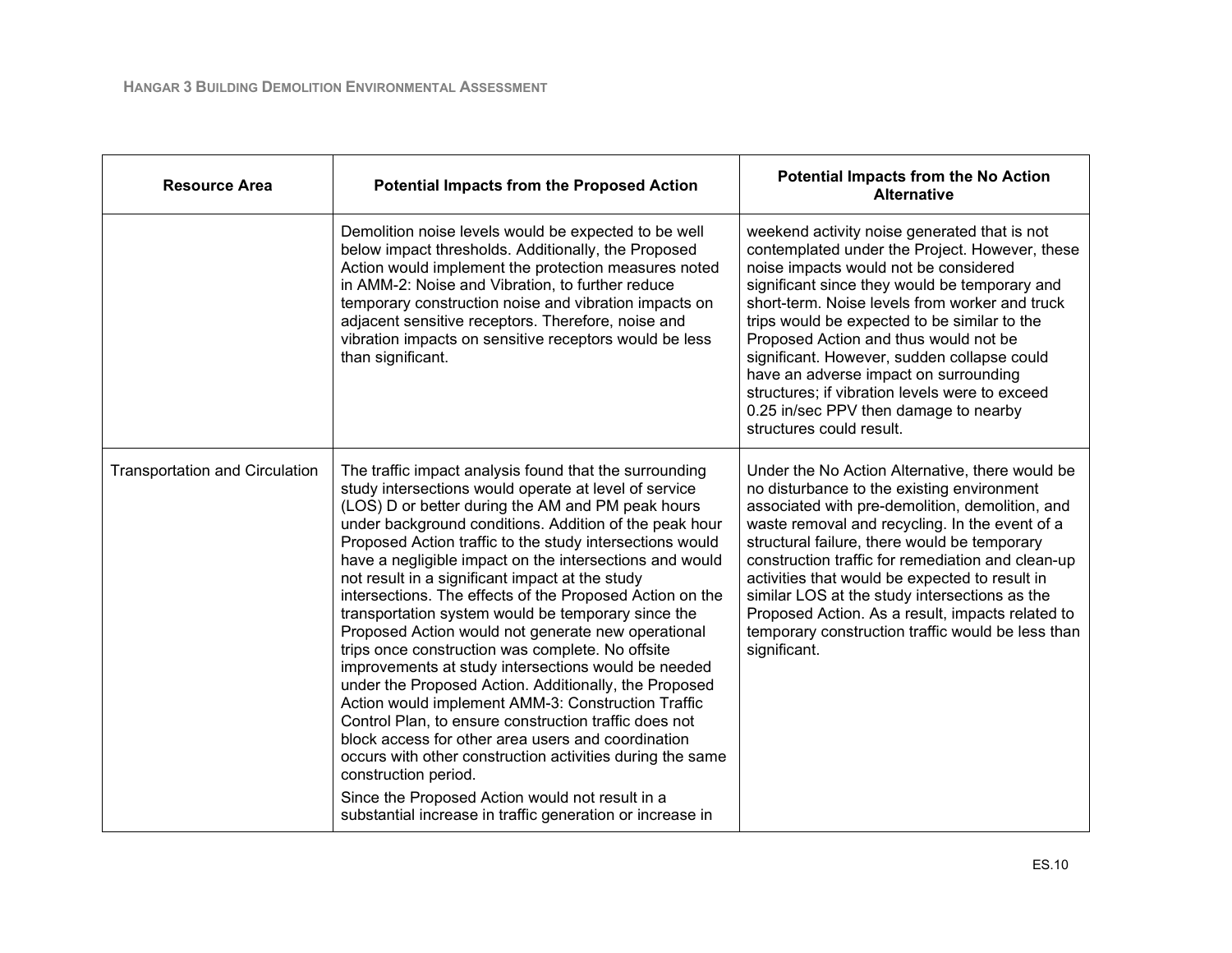| <b>Resource Area</b>    | <b>Potential Impacts from the Proposed Action</b>                                                                                                                                                                                                                                                                                                                                                                                                                                                                                                                                                                                                                                                                                                                                                                     | <b>Potential Impacts from the No Action</b><br><b>Alternative</b>                                                                                                                                                                                                                                                                                                                                                                                                                                                                                                                                                                                                                                                                                                                                                                         |
|-------------------------|-----------------------------------------------------------------------------------------------------------------------------------------------------------------------------------------------------------------------------------------------------------------------------------------------------------------------------------------------------------------------------------------------------------------------------------------------------------------------------------------------------------------------------------------------------------------------------------------------------------------------------------------------------------------------------------------------------------------------------------------------------------------------------------------------------------------------|-------------------------------------------------------------------------------------------------------------------------------------------------------------------------------------------------------------------------------------------------------------------------------------------------------------------------------------------------------------------------------------------------------------------------------------------------------------------------------------------------------------------------------------------------------------------------------------------------------------------------------------------------------------------------------------------------------------------------------------------------------------------------------------------------------------------------------------------|
|                         | the use of connecting street systems, the impact would<br>be less than significant.                                                                                                                                                                                                                                                                                                                                                                                                                                                                                                                                                                                                                                                                                                                                   |                                                                                                                                                                                                                                                                                                                                                                                                                                                                                                                                                                                                                                                                                                                                                                                                                                           |
| <b>Utilities</b>        | The Proposed Action would not result in any new utility<br>infrastructure. Active utility infrastructure connected to<br>Hangar 3 would be identified and disabled before<br>initiating any site work. Underground utility lines would<br>not be impacted as no subsurface activity would occur.<br>All existing service connections would be capped or<br>otherwise disabled. Above-ground water lines serving<br>Hangar 3 would be drained, terminated, and capped at<br>the connection to the service line where it goes below<br>ground. All underground NASA communication<br>infrastructure and vaults would be protected during<br>demolition of Hangar 3. Therefore, the Proposed Action<br>would not disrupt or accidentally damage existing utility<br>lines and the impact would be less than significant. | Under the No Action Alternative, there would be<br>no disturbance to the existing environment<br>associated with pre-demolition, demolition, and<br>waste removal and recycling. In the event of a<br>structural failure, impacts to utilities could be<br>potentially significant as utility connections to<br>Hangar 3 would not be capped or disconnected<br>systematically and thus structural failure could<br>result in the inadvertent loss of service or<br>damage to critical infrastructure such as water<br>lines connecting to Hangar 3 and NASA<br>telecommunication lines that lie underneath the<br>Hangar 3 concrete slab. Additionally, disruption<br>or damage to utility infrastructure could impact<br>service to other MFA users, including the<br>CAANG facility, resulting in a potentially<br>significant impact. |
| <b>Visual Resources</b> | Permanent changes to the existing visual landscape<br>would result from the demolition of Hangar 3. Hangar 3<br>is a prominent feature in views toward MFA from nearby<br>locations, reinforced by the presence of Hangar 2. As a<br>pair, these structures are highly recognizable visual and<br>historic features in the local and regional landscape.<br>Therefore, the removal of Hangar 3 would be noticeable<br>by viewers familiar with the area. However, such visual<br>changes would not be substantial, as Hangar 2 would<br>provide a similar but new focal point in public views and<br>would maintain the overall visual character of the Project                                                                                                                                                       | Under the No Action Alternative, there would be<br>no disturbance to the existing environment<br>associated with pre-demolition, demolition, and<br>waste removal and recycling. In the event of<br>structural failure, potential damage to Hangar 3<br>would be uncontrolled and thus could affect<br>other nearby structures, including Hangar 2.<br>However, it would be speculative to determine<br>the extent of an unplanned collapse and the<br>potential damage to other structures. In the<br>absence of Hangar 3, Hangar 2 would be the                                                                                                                                                                                                                                                                                         |